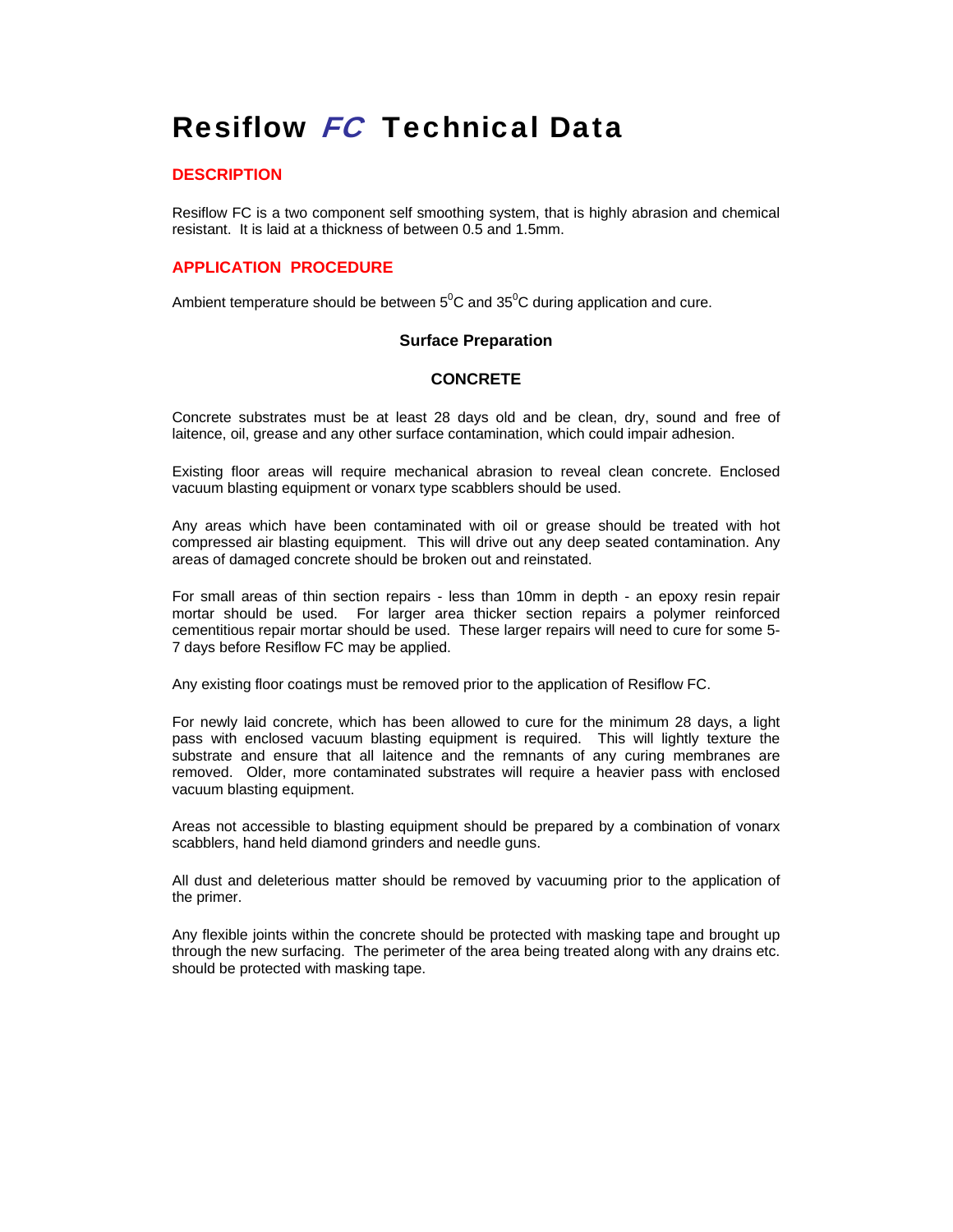## **Priming**

The substrate must be thoroughly sealed with an application of Resitech Primer CS, a two component moisture tolerant solvent free epoxy resin priming system.

Resitech Primer CS is supplied in pre-weighed packages, and it is essential that all of the curing agent, pack A, is added to all of the resin component, pack B, and mixed thoroughly for 60 seconds.

The fully mixed primer should be applied immediately to the prepared substrate by brush or roller. The coverage rate will vary dependent upon the texture and porosity of the substrate, but should fall in the range of 4-6m<sup>2</sup>/litre.

Very porous substrates may require a double primer application in order to fully seal the surface.

Resitech Primer CS must be allowed to cure tack-free prior to the application of Resiflow FC, this will take approximately 8 hours at  $20^{\circ}$ C.

Resitech Primer CS must not be allowed to cure for longer than 24 hours before application of Resiflow FC. If this happens then the existing primer will need to be lightly abraded followed by a second application of the primer.

#### **Mixing and Application**

Resiflow FC is a two component system supplied in pre-weighed packages.

It is essential that all of the curing agent, pack A, is added to all of the resin component, pack B, and mixed thoroughly with a slow speed high torque drill and mixing paddle for 60 seconds.

The graded fillers, component C, are then gradually added whilst mixing continues for an additional three minutes until a smooth and homogeneous mix is obtained.

The fully blended system is applied by steel trowel at the specified coverage rate and allowed to self smooth.

Resiflow FC is immediately and thoroughly rolled with a porcupine roller to aid the release of air and improve the surface finish.

At an ambient temperature of 20 $^{\circ}$ C, Resiflow FC may be lightly trafficked after 24 hours, with a cure time of 48 hours being required prior to heavier trafficking.

# **COVERAGE & CURE**

A 20.5kg unit of Resiflow FC will cover approximately 8m<sup>2</sup> at a thickness of 1mm.

- Primary Cure  $(20^{\circ}$ C) 12 hours
- Full cure  $(20^{\circ}C)$  7 days
- Pot Life  $(20^{\circ}C)$  30 minutes

Please note that cure times increase considerably at lower temperatures.